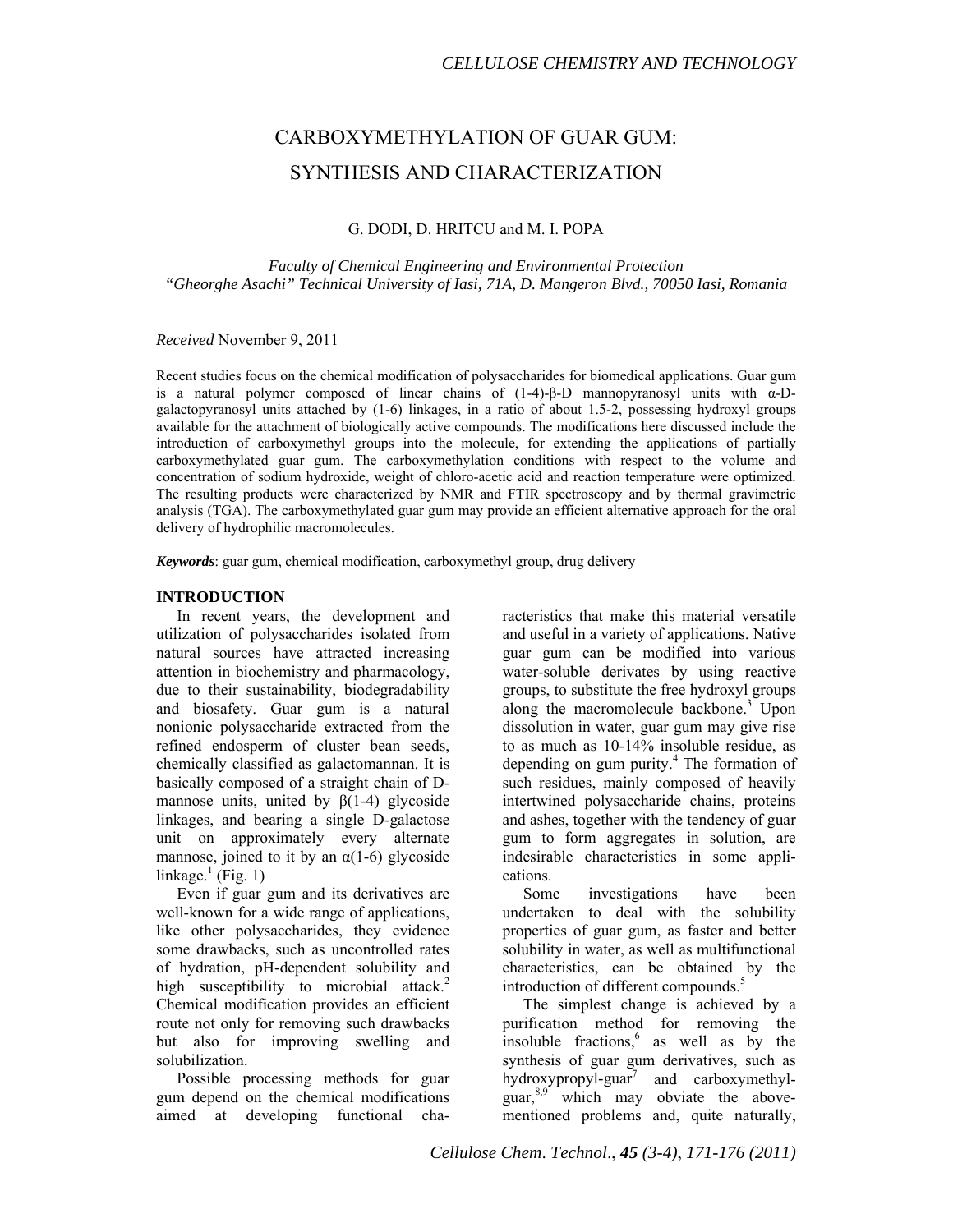## G.DODI *et al.*

lead to obtaining new products/materials with possible biomedical applications. The carboxymethylation of gums increases their hydrophilicity and solution clarity and makes them more soluble in aqueous systems. Sitespecific targeted release can be also implemented by attaching pH-sensitive groups, such as carboxylic acid groups, to the guar polymeric structure, through a carboxymethylation process. Carboxymethylation was selected as a chemical means of attaching pendant carboxylic acid groups (COOH), due to its technical simplicity, low cost of chemical reagents, and wide applications, to produce  $\text{carboxylmethylcellulose} \qquad (\text{CMC})$ ,<sup>10</sup><br>carboxylmethyl starch.<sup>11</sup> carboxylme $carboxvlmethyl$  starch, $^{11}$  carboxylmethylinulin<sup>12</sup> and carboxylmethyl xylan.<sup>13</sup> The reaction conditions of carboxymethylation vary among different types of polysaccharides.

The objective of the present work was to optimize the reaction conditions and to characterize a water-soluble polymer based on unsubstituted and substituted guar gum, by using simple techniques and instruments.

#### **EXPERIMENTAL**

#### **Materials and method**

Guar gum (Mw  $\approx$  220 kDa) and sodium hydroxide were obtained from Sigma-Aldrich (Sigma-Aldrich, Germany); chloro-acetic acid was purchased from Merck (Merck, Germany); the solvents and the glacial acetic acid were of analytical grade.

Unless stated otherwise, reagents were used as purchased, without further purification. All solutions were prepared with distilled water.

Native guar gum was modified for analyzing the ability of the new products to dissolve in water.

#### **Purification procedure**

The method applied is based on a procedure described by Cunha  $et \ al.^6$  with some modifications. Crude guar gum (5 g) was treated by Soxhlet extraction with ethanol, for three days. The obtained product was hydrated in distilled water (500 mL) and mixed through magnetic stirring for 3 h, followed by centrifugation at 1500 rpm for 15 min. The supernatant was precipitated in acetone, filtered and washed successively with ethanol, then dialyzed against distilled water for 3 days and freeze-dried (GDp).

#### **Carboxymethylation of guar gum**

The method is based on a previous procedure, involving substituted gum synthesis.<sup>8</sup> For carboxymethylation, 2 g of purified guar gum (GDp) were dispersed in 100 mL distilled water,

in a 250 mL jacketed glass reactor connected to a thermostated bath, and equipped with magnetic stirrer and gas-purging system. After the gum was well dispersed, an appropriate volume of sodium hydroxide solution of a certain concentration was added, as indicated in Table 1, at a rate of 1 mL within 15 min, with continuous stirring at room temperature. An aliquot of 15 mL chloro-acetic acid of specified weight (Table 1) was then added to the reaction mixture, over a period of 10 min. The reaction mixture was heated to a specified temperature (Table 1) with continuous stirring for 4 h, to drive the reaction process to completion.

The reaction product was repeatedly extracted with ethanol and separated by centrifugation. After the third extraction, the pH was adjusted to 7 with several drops of glacial acetic acid. Finally, the precipitate was washed with water and dialyzed against distilled water for a couple of days, and finally freeze-dried.

#### **Characterization of modified guar gum**

The resulting products were characterized by <sup>1</sup>H-NMR (Bruker Avance DRX, 400MHz), FTIR (Bomem MB 104 spectrometer) spectroscopy and thermal gravimetric analysis (Metler Toledo TGA-SDTA851) in nitrogen atmosphere, at a heating rate of 10 K/min.

#### **RESULTS AND DISCUSSION Purification of crude guar gum**

A purification method was applied to commercial guar gum, to obtain well-defined products. Purification was carried out by Soxhlet extraction, followed by repeated dissolution, precipitation and centrifugation steps. The purification yield was high (86%). The purified product was further used in future synthesis.

#### **Carboxymethylation of guar gum**

Carboxymethylation of guar gum employed the Williamson ether synthesis procedure, which is a consecutive two-step reaction,<sup>14</sup> proceeding with a strong base  $$ such as sodium hydroxide – that deprotonates the free hydroxyl groups (particularly, the hydroxyl group of (-  $CH<sub>2</sub>OH$ ) in guar gum) to form alkoxides, thereby increasing their nucleophilicity. Carboxymethyl groups are then formed in a reaction between guar alkoxides and chloroacetic acid. The overall reaction is briefly shown in Scheme 1.

A side reaction simultaneously takes place, resulting in the formation of sodium glycolate from sodium chloroacetate and sodium hydroxide.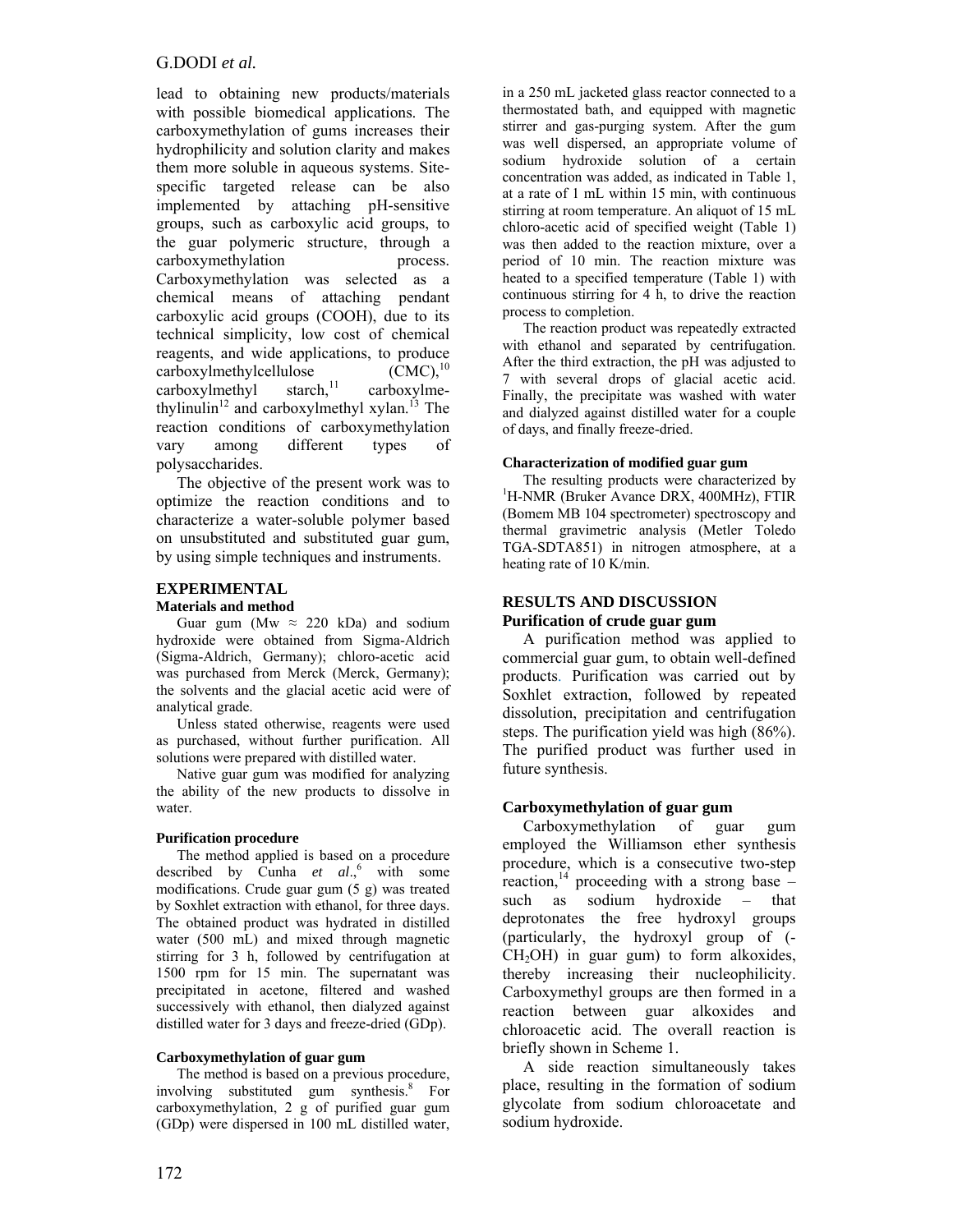The four selected process factors that influence the efficiency of the carboxymethylation process were the following: volume and concentration of sodium hydroxide ( $V_{\text{NaOH}}$ ,  $C_{\text{NaOH}}$ ), weight of the chloroacetic acid powder  $(W<sub>CA</sub>)$ , and reaction temperature (T). Table 1 summarizes the process factors selected in the sample sets.

In this paper, the dependent variables include the degree of substitution (DS), the swelling ratio and the percentage of gel fraction in water.

#### **Degree of substitution in modified guar gum**

Figures 2A and 2B compare the  ${}^{1}H$  NMR spectra for the purified guar and the representative carboxymethylated guar sample, CMG5. The chemical shifts of the proton peaks in the NMR spectra were consistent with previously published values.<sup>15</sup>

<sup>1</sup>H-NMR analysis of the purified guar gum showed a peak at  $\delta = 4.7$  ppm for anomeric protons, overlaid by the solvent peak (D<sub>2</sub>O-d), while the peaks located at  $\delta$  = 3.5-4.2 ppm are due to sugar protons (Fig. 2A). The spectrum for CMG5 revealed the occurrence of new proton peaks at  $\delta = 3.7$ , 3.9 and 4.21 ppm, attributed to the methylene protons in the carboxymethoxy substituents in position C-6 of the α-D-galactose unit and position C-3 of the β-D-mannose unit. The partial degree of substitution (carboxymethylation) was calculated<sup>16</sup> from the <sup>1</sup>H NMR spectrum, using the integral of the proton peaks between the chemical shifts of 3.5-5.2 ppm, according to Eq. 1 (Table 1):

*DS = A (protons of carboxymethylated guar in position O-i)/A (protons of carboxymethylated guar in position O-i) + A (proton(s) of purified guar in position O-i)* (Eq. 1)

where A represents the peak area, O is the oxygen atom in position  $i$  ( $i$  = positions 6 and  $T_{\rm T}$  11 1

3 of the α-D-galactose unit and of the β-Dmannose unit, respectively), and DS is the partial degree of substitution.

The presence of the characteristic peak assigned to the carboxyl groups in the  ${}^{1}H$ -NMR spectra confirmed the occurrence of the polysaccharide carboxymethylation reaction (Fig. 2B).

### **Swelling and gel fraction studies**

Swelling and gel fraction studies were carried on the basis of a previously reported protocol.<sup>17</sup> Briefly, samples weighing 0.01 g purified or modified guar gum were placed in small dishes that were carefully inserted into glass flasks. A total volume of 60 mL distilled water was slowly poured into each glass flask. The samples were allowed to soak for 2 h at room temperature, after which the excess solution was carefully removed, and the gelled samples remaining in the glass bottle were weighed. The gelled samples were lyophilized for three days and then weighed again. The swelling ratio and percentage of gel fraction were calculated<sup>18</sup> using Eqs.  $(2)$  and  $(3)$ :

*Swelling ratio = Wwater/Wgel* (Eq. 2) *Percentage gel fraction = (Wgel/Wsolid) x 100* (Eq. 3)

where *Wwater* is the weight of the sample after 2 h soaking, *Wgel* is the weight of the sample after lyophilization, and *Wsolid* is the initial weight of the sample.

The modified guar gum (CMG5) displayed a higher swelling ratio relatively to unmodified guar gum (Table 2). The carboxymethylation of carbohydrates relies on maximizing the degree of substitution.<sup>19-22</sup> However, the water solubility of carboxymethylated carbohydrates increases with increasing substitution, which, in turn, reduces the gelling properties, $14,23$  which is the main reason for studying the gel fraction percentage.

|                                                     | table t |  |  |
|-----------------------------------------------------|---------|--|--|
| Synthesis parameters for carboxymethylation process |         |  |  |

| Batch            | $\rm V_{NaOH}(ml)$ | $\mathcal{C}_{\mathrm{NaOH}}(\%)$ | $W_{CA}(g)$ | 70 |
|------------------|--------------------|-----------------------------------|-------------|----|
| CMG1             |                    |                                   |             | 50 |
| CMG2             | 15                 |                                   |             | 50 |
| CMG <sub>3</sub> | 15                 |                                   |             | 50 |
| CMG4             | 10                 | 10                                |             | 60 |
| CMG <sub>5</sub> |                    | 30                                | 10          | 60 |
| CMG6             |                    |                                   |             | 50 |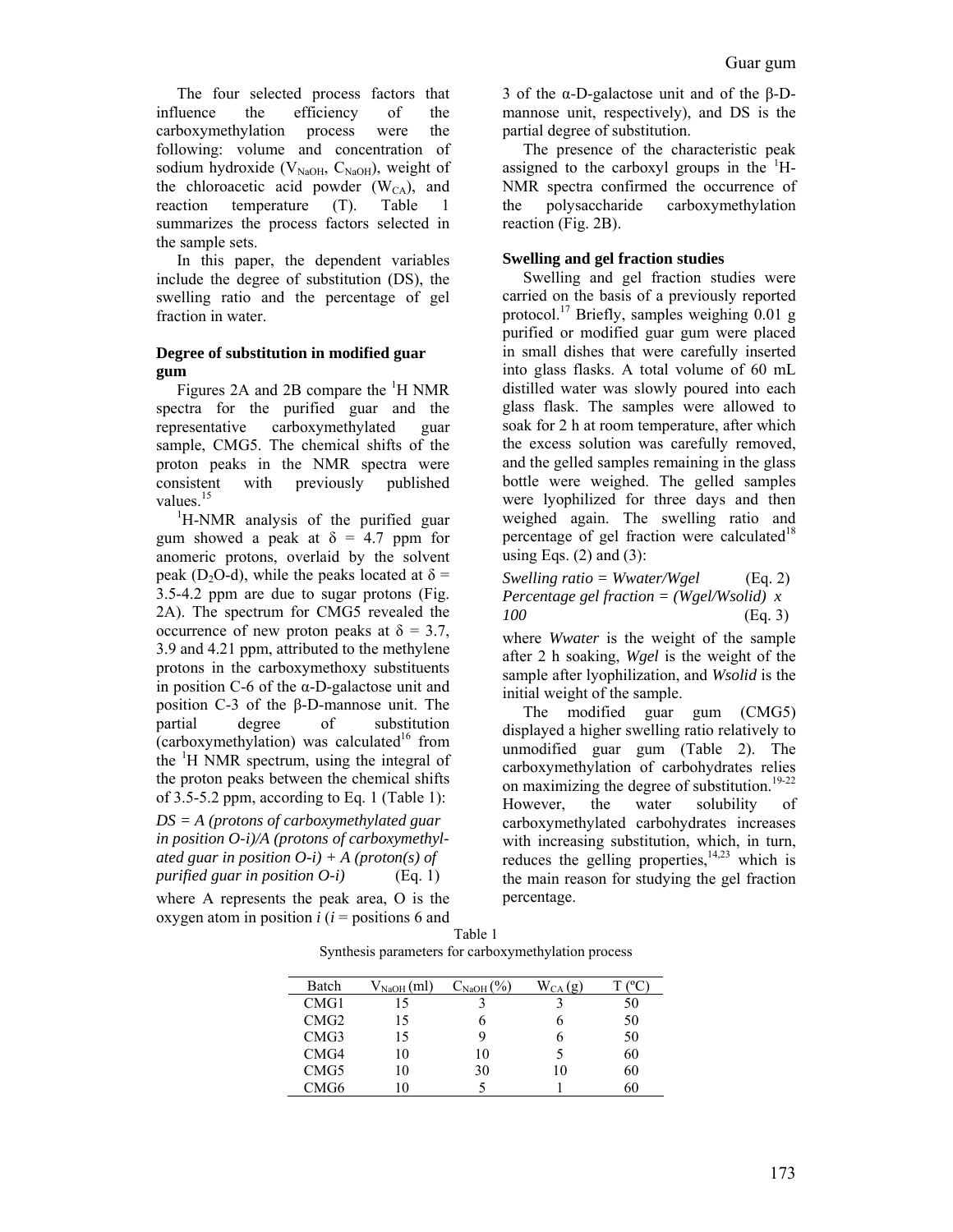

Figure 1: Structure of guar gum Scheme 1: Reaction scheme for the carboxymethylation process of guar gum

Table 2 Substitution degree of samples and response (swelling ratio and gel fraction) of purified and carboxymethylated guar gum

| Batch | $\mathrm{H}$ NMR)<br>$DS^{\tau}$ | Swelling ratio | Gel fraction $(\% )$ |
|-------|----------------------------------|----------------|----------------------|
| GGp   | -                                | 2.62           | 80                   |
| CMG1  | 0.600                            | 2.96           | 73.87                |
| CMG2  | 0.618                            | 3.12           | 64.54                |
| CMG3  | 0.649                            | 3.22           | 62.31                |
| CMG4  | 0.750                            | 3.67           | 59.72                |
| CMG5  | 1.230                            | 5.32           | 54.60                |
| CMG6  | 0.578                            | 2.90           | 67.00                |

 $DS<sup>t</sup>$  is the degree of carboxymethylation of the hydroxyl groups at C-6 and C-3 of the  $\alpha$ -D-galactose unit and of the β-D-mannose unit in the guar gum samples as determined by <sup>1</sup>H NMR spectrum according to Eq. 1

# **FTIR analysis**

The overlaid IR spectra of raw guar gum (GG), purified guar gum (GGp) and carboxymethyl guar (CMG5) are shown in Figure 3.

The presence of a very strong and broad absorption band at  $3391 \text{cm}^{-1}$  is assigned to OH bond stretching, while the sharp absorption band located at  $2907 \text{ cm}^{-1}$  may be attributed to CH group stretching. The absorption band appearing at  $1649 \text{ cm}^{-1}$  is due the OH bond belonging to water molecules.  $CH<sub>2</sub>$  group bending is assigned to an absorption band located at  $1457 \text{ cm}^{-1}$ , and the bending of  $CH_2-O-CH_2$  appears in the 1025 cm<sup>-1</sup> frequency region. A slight frequency region. A slight modification can be observed in the welldefined spectrum of purified guar gum.

The IR spectrum of carboxymethyl guar  $(CMG5-DS = 1.2)$  shows a reduced intensity of the absorption band located at  $3418 \text{ cm}^{-1}$ , due to OH stretching, indicating that some OH groups were carboxymethylated. The band due to water (bending of water), which appeared at approximately  $1650 \text{ cm}^{-1}$  in the GGp sample was absent in the CMG5

sample. The asymmetrical and symmetrical vibrations due to moiety were assigned to 1615 and 1429  $cm^{-1}$ , respectively, which may be attributed to the incorporation of carboxymethyl groups into the guar molecule.

# **TGA**

Differential thermogravimetric curves of the samples are presented in Figure 4. Thermogravimetric analysis of guar gum essentially reveals two distinct zones of weight loss. The initial weight loss occurred in the 25-115 °C range, due to the moisture traces present in the sample. The second step represents the degradation of the polymer backbone, having started at 230 °C and lasting until 350 °C. In addition to these zones of weight loss, the thermal degradation of carboxymethyl guar gum shows a third zone in the 408-478 °C range, due to the degradation of the carboxymethyl groups incorporated in the polymer moiety. This third step of weight loss, which was present only in CMG5, provided more proof on the insertion of carboxymethyl groups.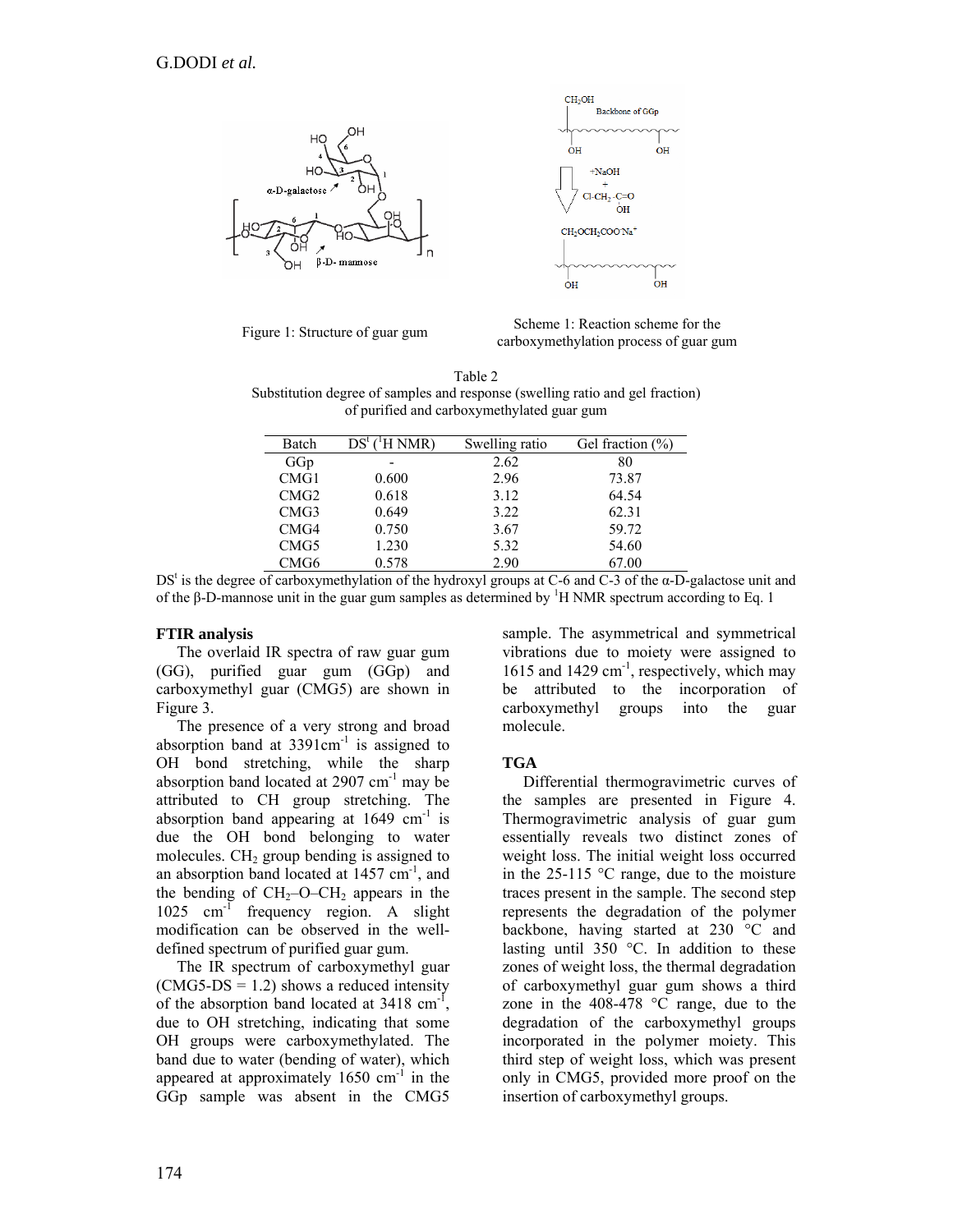

Figure 2:  $(A)^{1}H$ - NMR spectra of purified guar gum (GGp). (B) <sup>1</sup>H-NMR spectra of carboxymethylguar gum (CMG5)



Figure 3: IR spectra of guar gum (GG), purified guar gum (GGp) and carboxymethyl guar gum (CMG5)

#### **CONCLUSIONS**

The study confirms that purification by extraction and carboxymethylation improves the properties of crude guar gum. The feasibility of the procedures was demonstrated by FTIR spectroscopy, <sup>1</sup>H-NMR spectroscopy and thermal analysis. Furthermore, the obtained products can have wider biological application as drug delivery carriers by grafting/crosslinking compounds of interest.

*ACKNOWLEDGEMENTS*: This study was carried out with the support of EURODOC "Doctoral Scholarships for Research Performance at European Level" project, financed by the European Social Fund and the Romanian Government.

#### **REFERENCES**

<sup>1</sup> R. J. Chudzikowski, *Journal of the Society of Cosmetic Chemists*, **22**, 43 (1971). 2 J. Tripathya, D. K. Mishraa, A. Srivastavaa, M.

M. Mishraa and K. Behari, *Carbohydr*. *Polym*., **<sup>72</sup>**, 462 (2008). 3

 D. Risica, A. Barbetta, L. Vischetti, C. Cametti and M. Dentini, *Polymer*, **51**, 1972 (2010).



Figure 4: DTG curves of guar gum (GG), purified guar gum (GGp) and carboxymethyl guar gum (CMG5)

4 D. Risica, M. Dentini and V. Crescenzi, *Polymer*, **46**, 12247 (2005).

 R. T. Thimma and S. Tammishetti, *J*. *Appl*. *Polym. Sci.*, **82**, 3084 (2001).

 L. R. Pablyana Cunha, C. M. Regina de Paula and J. P. A. Feitosa, *Int*. *J*. *Biol*. *Macromol*., **41**, 324 (2007).

7 C. Xiao, J. Zhang, Z. Zhang and L. Zhang, *J*. *Appl. Polym. Sci.*, 90, 1991 (2003).

S. Pal, *J. Appl. Polym. Sci.*, **111**, 2630 (2009).

<sup>9</sup> K. H. Leong, L. Y. Chung, M. I. Noordin, K. Mohamad, M. Nishikawa, Y. Onuki, M. Morishita and K. Takayama, *Carbohydr*. *Polym*.,

**83***,* 1507 (2011).<br><sup>10</sup> C. Aguir and M. F. M'Henni, *J. Appl. Polym.*<br>*Sci.*, **99**, 1808 (2005).

<sup>11</sup> O. S. Kittipongpatana, N. Chaichanasak, S. Kanchongkittipoan, A. Panturat, T. Taekanmark and N. Kittipongpatana, *Starch*, **58**, 587 (2006). 12 D. L. Verraest, J. A. Peters, J. G. Batelaan and

H. van Bekkum, *Carbohydr*. *Res*., **271**, 101 (1995).

<sup>13</sup> K. Petzold, K. Schwikal and T. Heinze, *Carbohydr*. *Polym*., **64**, 292 (2006). 14 O. S. Lawal, M. D. Lechner, B. Hartmann and

W.-M. Kulicke, *Starch*, **59**, 224 (2007).<br><sup>15</sup> F. van de Velde and H. S. Rollema, in "Modern Magnetic Resonance", edited by G. A. Webb, Netherlands, Springer, 2006, pp. 1605-1610.